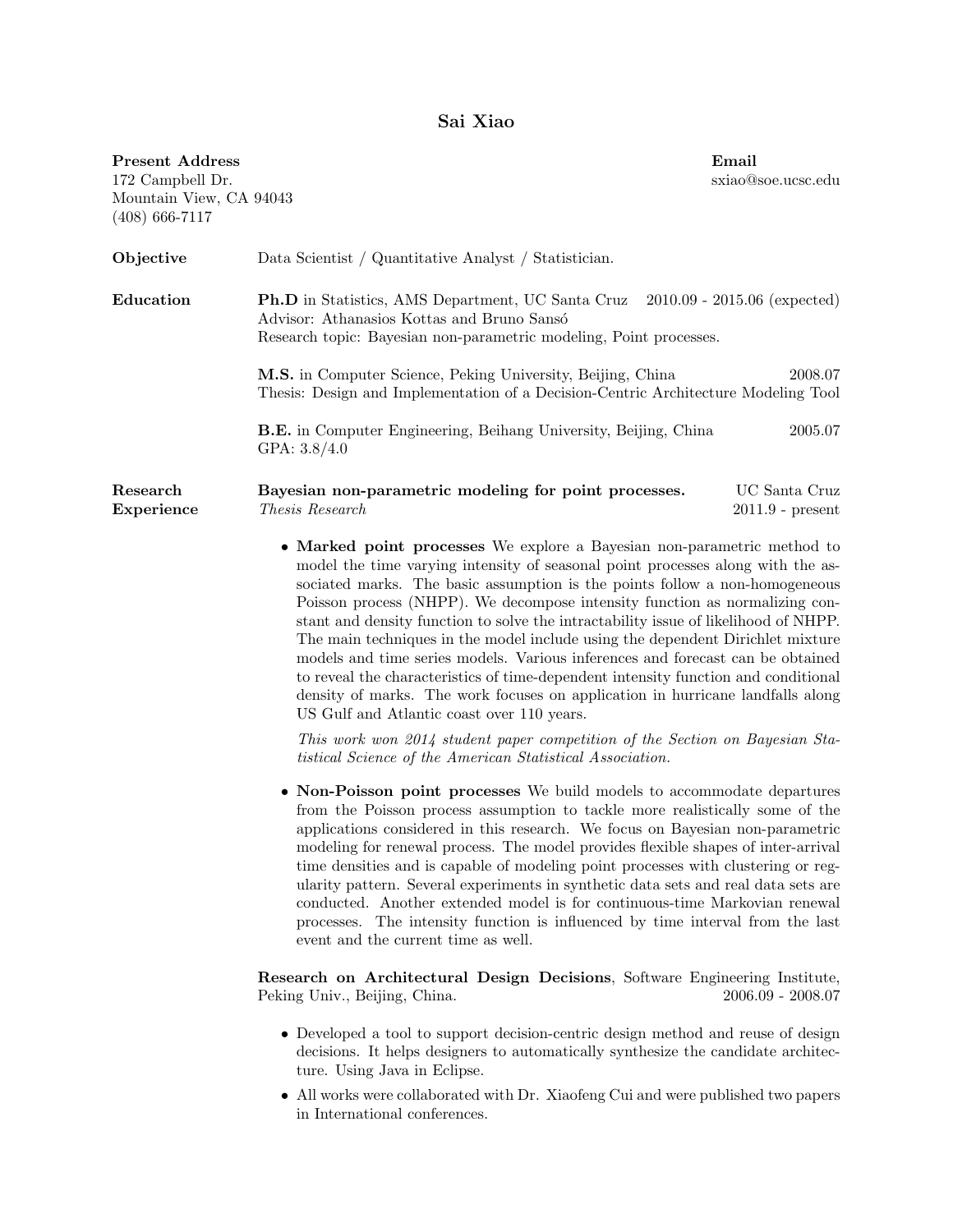| Work<br>Experience                      | PhD Tech Intern, eBay Inc., San Jose, CA                                                                                                                                                                                                                                                                                                                                                                                   | 2013.06-2013.09 |  |  |
|-----------------------------------------|----------------------------------------------------------------------------------------------------------------------------------------------------------------------------------------------------------------------------------------------------------------------------------------------------------------------------------------------------------------------------------------------------------------------------|-----------------|--|--|
|                                         | $\bullet\,$ Worked in search recall team of search science.<br>• Developed a demo to integrate an attribute extraction tool for search query.<br>Extracted attributes from queries by using conditional random field techniques.<br>Evaluated the precision and recall on top queries in eBay.<br>• Proposed and implemented a probabilistic model to prune unnecessary query<br>expansions based on extracted attributes. |                 |  |  |
|                                         | <b>Statistician Intern, Liberty Mutual Insurance, Boston, MA</b>                                                                                                                                                                                                                                                                                                                                                           | 2012.06-2012.09 |  |  |
|                                         | • Worked in claim analytics, commercial market.<br>• Built prototyping predictive models with Generalized Linear Models, Logistic<br>Regression (with regularization), Decision Trees and Boosted Decision Tress.<br>• Preliminary data processing, variables selection and creation. Provided insight<br>for claim handling process via exploratory data analysis.                                                        |                 |  |  |
|                                         | Graduate Student Instructor, Statistics and Applied Mathematics Department,<br>UC Santa Cruz                                                                                                                                                                                                                                                                                                                               | 2012.03-2014.03 |  |  |
|                                         | • Instructor of Biostatistics Lab (AMS 7L). Instructing 150 students weekly on<br>how to use JMP to do fundamental statistical analysis, such as Hypothesis test,<br>ANOVA, linear regression and optimization.                                                                                                                                                                                                            |                 |  |  |
|                                         | <b>Software Engineer,</b> China Foreign Exchange Trade System & National Interbank<br>Funding Center, Shanghai, China.                                                                                                                                                                                                                                                                                                     | 2008.07-2009.07 |  |  |
|                                         | • Teammate of the Chinese Yuan Interbank trading system project.<br>• Responded for requirement eliciting and development of Pricing Engine in deriva-<br>tive market (using C in Linux platform)<br>• System testing for the next Chinese Yuan trading system.<br>• Training assistant for 300 traders on how to use the trading system for one month.                                                                    |                 |  |  |
| Publications &<br><b>Working Papers</b> | Sai Xiao, Athanasios Kottas, Bruno Sansó. Modeling For Seasonal Marked Point<br>Processes: An Analysis of Evolving Hurricane Occurrences. To appear in Annals of<br>Applied Statistics.                                                                                                                                                                                                                                    |                 |  |  |
|                                         | Sai Xiao, Athanasios Kottas, Bruno Sansó. Nonparametric Bayesian modeling and<br>inference for renewal processes. Draft manuscript, in preparation for submission to<br>Technometrics.                                                                                                                                                                                                                                     |                 |  |  |
|                                         | Xiaofeng Cui, Yanchun Sun, Sai Xiao, Hong Mei. Architecture Design for the Large-<br>Scale Software-Intensive Systems: A Decision-Oriented Approach and the Experience,<br>the 14th IEEE International Conference on Engineering of Complex Computer Systems<br>(ICECCS 2009).                                                                                                                                             |                 |  |  |
|                                         | Xiaofeng Cui, Yanchun Sun, Sai Xiao, Hong Mei. A Decision-Centric Architecture<br>Design Method Facilitating the Contextually Capture and Reuse of Design Knowledge,<br>the 20th International Conference on Software Engineering and Knowledge Engineering<br>(SEKE 2008).                                                                                                                                                |                 |  |  |
| Presentations                           | Modeling For Seasonal Marked Point Processes: An Analysis of Evolving Hurricane<br>Occurrences. Oral presentation, JSM 2014, Boston, USA.                                                                                                                                                                                                                                                                                  |                 |  |  |
|                                         | A Model For Time-Varying Hurricane Intensity. Poster presentation, Graduate Re-                                                                                                                                                                                                                                                                                                                                            |                 |  |  |